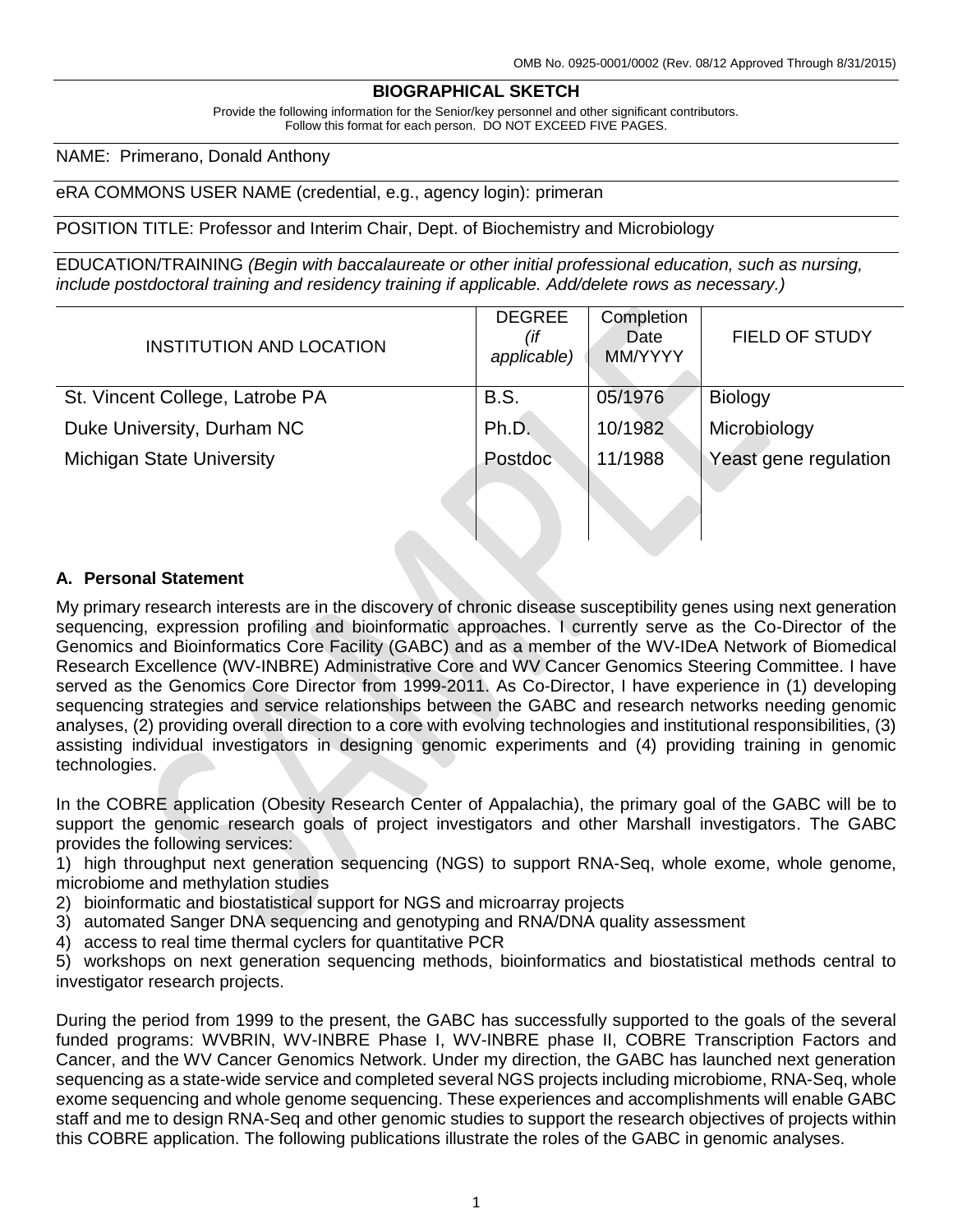1. Cockburn AF, Dehlin JM, Ngan T, Crout R, Boskovic G, Denvir J, **Primerano D**, Plassman BL, Wu B, Cuff CF. (2012) High throughput DNA sequencing to detect differences in the subgingival plaque microbiome in elderly subjects with and without dementia. Investigative Genetics 3:19. PMCID: PMC3488532, PMID: 22998923.

2. **D. Primerano,** G. Boskovic, J. Fan, J. H. Kim and J.Denvir. (2012) Potential Susceptibility Variants for Obesity and Type 2 Diabetes in the TALLYHO Mouse. J Biomolecular Tech. 23(Suppl): S41. PMCID: PMC3630602.

3. LL Richards-Waugh, **DA Primerano**, Y Dementieva, JC Kraner, and GO Rankin. (2014) Fatal Methadone Toxicity: Potential Role of CYP3A4 Genetic Polymorphism. J Anal Toxicol. 38(8):541-7. doi: 10.1093/jat/bku091. PMID: 25217544. PMCID: PMC4229888

4. TB Salisbury, JK Tomblin, **DA Primerano**, G Boskovic, J Fan, J Fletcher, N Santanam, E Hurn, GZ Morris, and J Denvir. (2014) Endogenous aryl hydrocarbon receptor promotes basal and inducible expression of tumor necrosis factor target genes in MCF-7 cancer cells. Biochem Pharmacol 91:390-9. doi: 10.1016/j.bcp.2014.06.015. Epub 2014 Jun 24. PMID: 24971714 PMCID: PMC4157967.

5. Miranda B. Carper, James Denvir, Goran Boskovic, **Donald A. Primerano,** and Pier Paolo Claudio. RGS16, a novel p53 and pRb cross-talk candidate inhibits migration and invasion of pancreatic cancer cells. Genes and Cancer 5:420-435 (2014) [PMID: 25568667 [PubMed] PMCID: PMC4279439]

6. Denvir J, Neitch S, Fan J, Niles RM, Boskovic G, Schreurs BG, **Primerano DA**, and Alkon DL. Identification of the PS1 Thr147Ile Variant in a Family with Very Early Onset Dementia and Expressive Aphasia. J Alzheimer's Dis. 2015 Mar 26. PMID: 25812849 [Epub ahead of print, in press]

#### **B. Positions and Honors**

#### **Positions and Employment**

| 1975         | Laboratory assistant in Microbiology at the Pittsburgh Public Health Labs                                                                                                                                                  |
|--------------|----------------------------------------------------------------------------------------------------------------------------------------------------------------------------------------------------------------------------|
| 1975 - 1976  | Teaching assistant in Microbiology at St. Vincent College.                                                                                                                                                                 |
| 1976 - 1982  | Predoctoral fellow in Microbiology and Immunology (mentor, Dr. R. O. Burns) and member of<br>the University Program in Genetics, Duke University                                                                           |
| 1982 - 1988  | Research Associate, Department of Microbiology and Public Health (mentor, P.T. Magee)<br><b>Michigan State University</b>                                                                                                  |
| 1988 - 1994  | Assistant Professor, Marshall University School of Medicine                                                                                                                                                                |
| 1994 - 1998  | Associate Professor, Marshall University School of Medicine                                                                                                                                                                |
| 1998 - pres. | Professor, Joan C. Edwards School of Medicine at Marshall University<br>Director of Marshall University Genomics Core Facility (1991- present)<br>Director of Appalachian Cardiovascular Research Network (2000 – present) |
| 2005 - pres. | Section Head, Division of Microbiology, Joan C. Edwards School of Medicine                                                                                                                                                 |
| 2014 - pres. | Interim Chair, Department of Biochemistry and Microbiology                                                                                                                                                                 |

## **Other Experience and Professional Memberships**

| 1990-1999   | Director of MU DNA Core Facility                            |
|-------------|-------------------------------------------------------------|
| 1999-2011   | Director of MU Genomics Core Facility                       |
| 1999-       | Member, WV-INBRE Steering Committee                         |
| 2000-       | Member, American Society of Human Genetics                  |
| 2003 - 2014 | Director of the Appalachian Cardiovascular Research Network |
| 2008-       | Member, Association of Biomolecular Resource Facilities     |
| $2011 -$    | Co-Director, Genomics and Bioinformatics Core Facility      |

#### **Honors:**

1999: Professor of the Year given by the Medical School Class of 2001

2004: Graduate Faculty Achievement Award given by the MU Graduate Student Organization

2009: Certificate of Teaching Excellence awarded by the MU Joan C. Edwards School of Medicine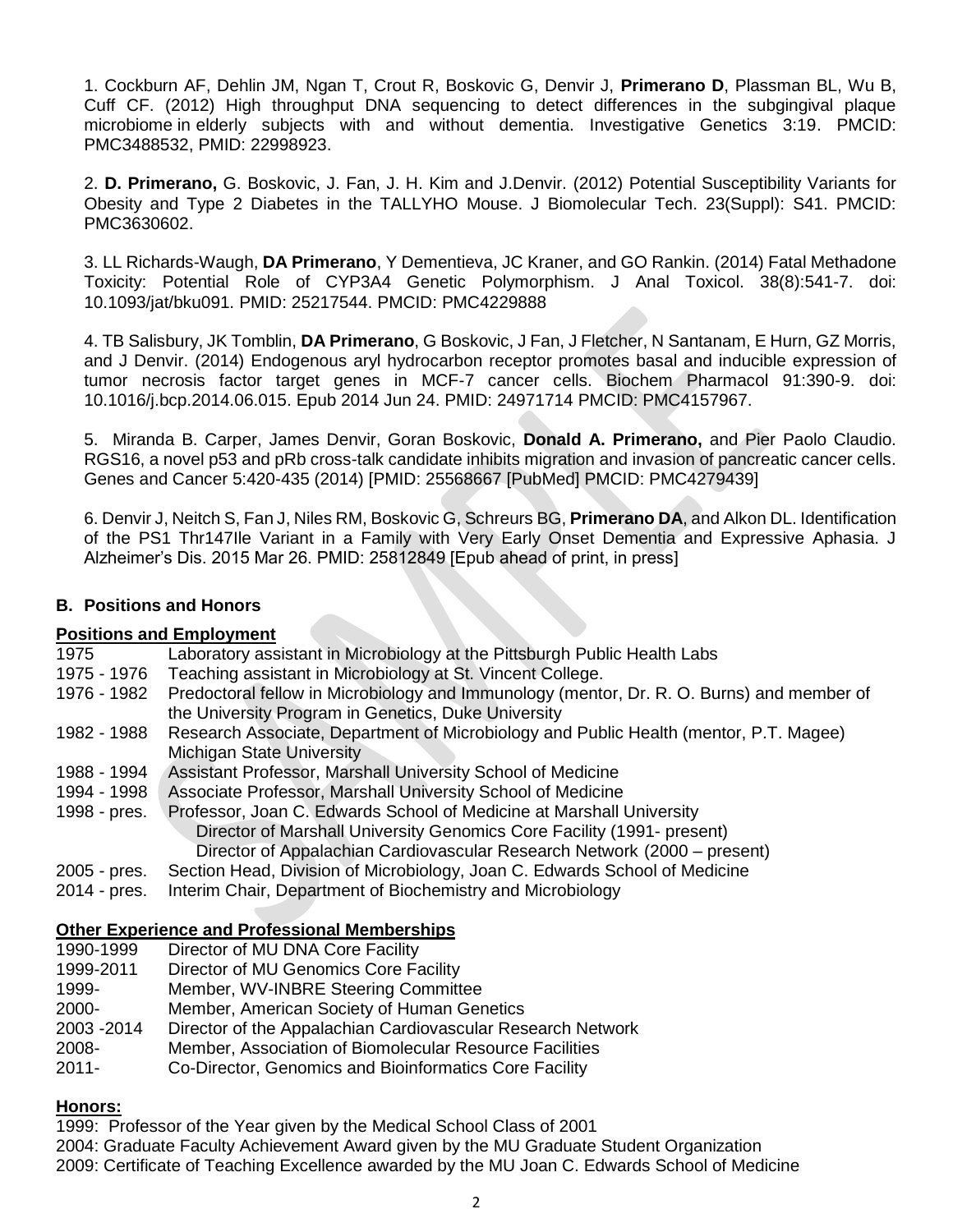2014: Marshall University Academic Citizenship Excellence 2013-14 award (bronze level)

## **C. Contributions to Science**

Over the past five years in my capacity as co-director of the Genomics and Bioinformatics Core Facility, I have collaborated with biomedical investigators to identify and characterize global molecular and cellular responses as well as changes in microbial communities. These collaborations have involved the use of Next Generation Sequencing (such as RNA-Seq expression profiling, whole exome and microbiome analysis), microarray methods and variant genotyping.

[1] In collaboration with Travis Salisbury PhD, a set of 600 AHR-dependent genes (ADGs) whose expression is regulated by unliganded AHR were identified by RNA-Seq differential expression profiling. Ingenuity Pathway Analysis revealed that the ADGs were significantly enriched in dioxin and tumor necrosis factor (TNF) pathways. AHR was shown to be required for TNF induction of MNSOD and the cellular response to cytotoxicity in MCF-7 breast cancer cells. This latter result suggests a novel role for AHR in cancer progression as a mediator of TNF and antioxidant responses.

1. TB Salisbury, JK Tomblin, DA Primerano, G Boskovic, J Fan, J Fletcher, N Santanam, E Hurn, GZ Morris, and J Denvir. Endogenous aryl hydrocarbon receptor promotes basal and inducible expression of tumor necrosis factor target genes in MCF-7 cancer cells. Biochem Pharmacol 91:390-9 (2014). doi: 10.1016/j.bcp.2014.06.015. Epub 2014 Jun 24. PMID: 24971714 PMCID: PMC4157967.

[2] In collaboration with Christopher Cuff PhD, an association between oral microbiome and cognitive function was investigated by determining the relative abundance of bacterial species present in subgingival plaque from older adults with or without dementia. The V3 variable region of the microbial 16S bacterial ribosomal RNA gene was amplified from the genomic DNA of subgingival microbes and sequenced on an Illumina HiSeq1000 System. Quantitative Insights Into Microbial Ecology (QIIME) software was used to make taxonomic assignments and measurements of microbial diversity. Although taxa differences did not reach statistical significance, a consistently higher level of Fusobacteriaceae and a generally lower level of Prevotellaceae was seen in subjects without dementia,

1. Cockburn AF, Dehlin JM, Ngan T, Crout R, Boskovic G, Denvir J, Primerano D, Plassman BL, Wu B, Cuff CF. (2012) High throughput DNA sequencing to detect differences in the subgingival plaque microbiome in elderly subjects with and without dementia. Investigative Genetics 3:19. PMCID: PMC3488532, PMID: 22998923.

## **Complete List of Published Work in MyBibliography:**

Public URL (tested prior to submission) for the Complete List of my published work (MyBibliography) is [http://www.ncbi.nlm.nih.gov/sites/myncbi/donald.primerano.1/bibliography/47150066/public/?sort=date&directio](http://www.ncbi.nlm.nih.gov/sites/myncbi/donald.primerano.1/bibliography/47150066/public/?sort=date&direction=ascending) [n=ascending](http://www.ncbi.nlm.nih.gov/sites/myncbi/donald.primerano.1/bibliography/47150066/public/?sort=date&direction=ascending)

#### **D. Research Support**

#### **Ongoing Research Support**

Title: WV Cancer Genomics Network Agency: WV Higher Education Policy Commission Research Challenge Grant Period: 07/01/2012 to 06/30/2017 Role: Co-P.I. (PP Claudio P.I.) Goal: The goal of the network is to develop a repository of cancer tissues and study the genomic and epigenomic events that cause cancers prevalent in West Virginia

Grant #: 2P20GM103434-14